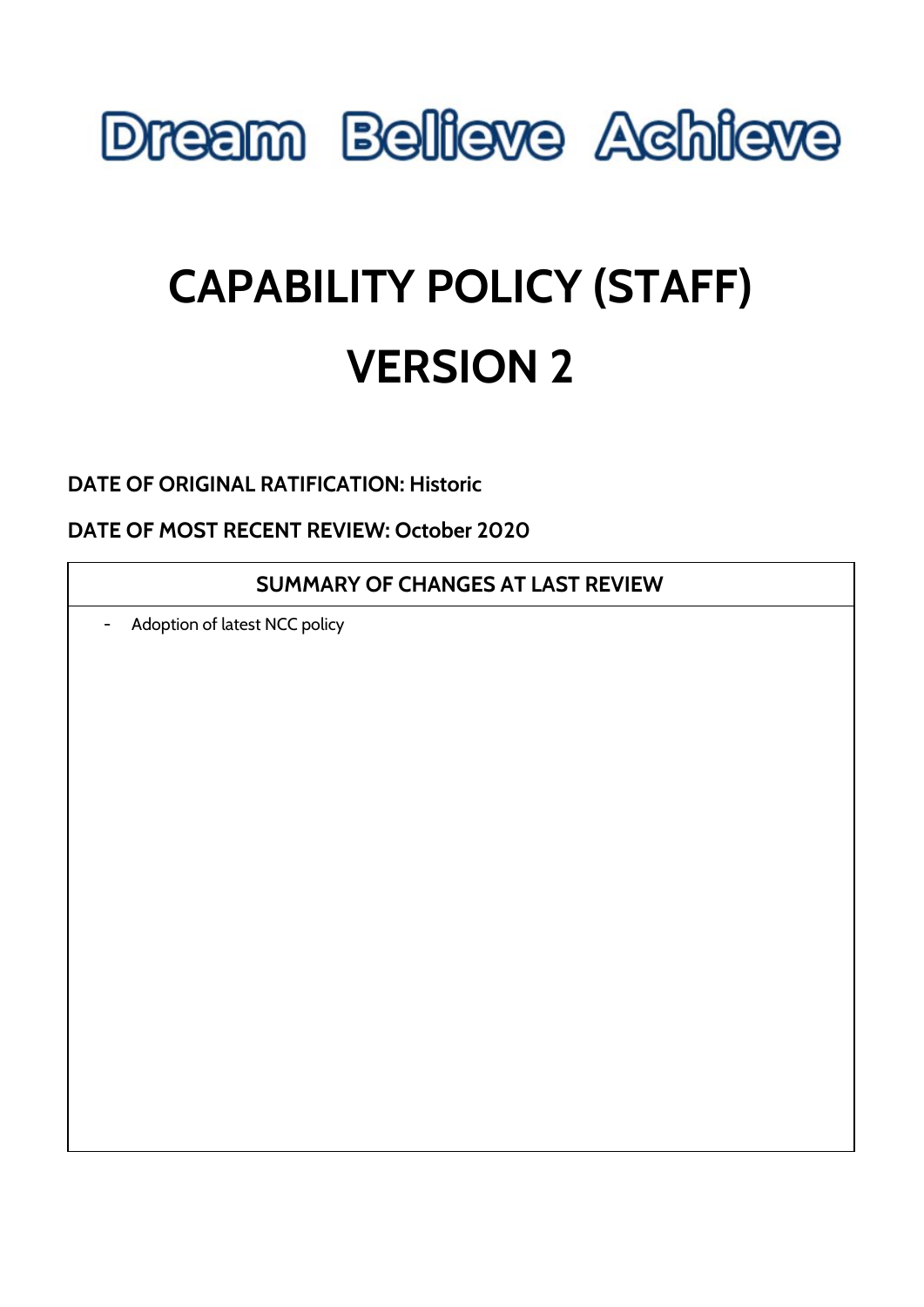

| <b>RECORD OF CONSULTATION</b> |                                                                                                   |  |  |
|-------------------------------|---------------------------------------------------------------------------------------------------|--|--|
| <b>DATE</b>                   | <b>CONSULTATION DETAILS</b>                                                                       |  |  |
| October 2020                  | NCC Policy - all consultation taken place at employer level<br>Being ratified by HR Lead Governor |  |  |
|                               |                                                                                                   |  |  |
|                               |                                                                                                   |  |  |
|                               |                                                                                                   |  |  |
|                               |                                                                                                   |  |  |
|                               |                                                                                                   |  |  |
|                               |                                                                                                   |  |  |
|                               |                                                                                                   |  |  |

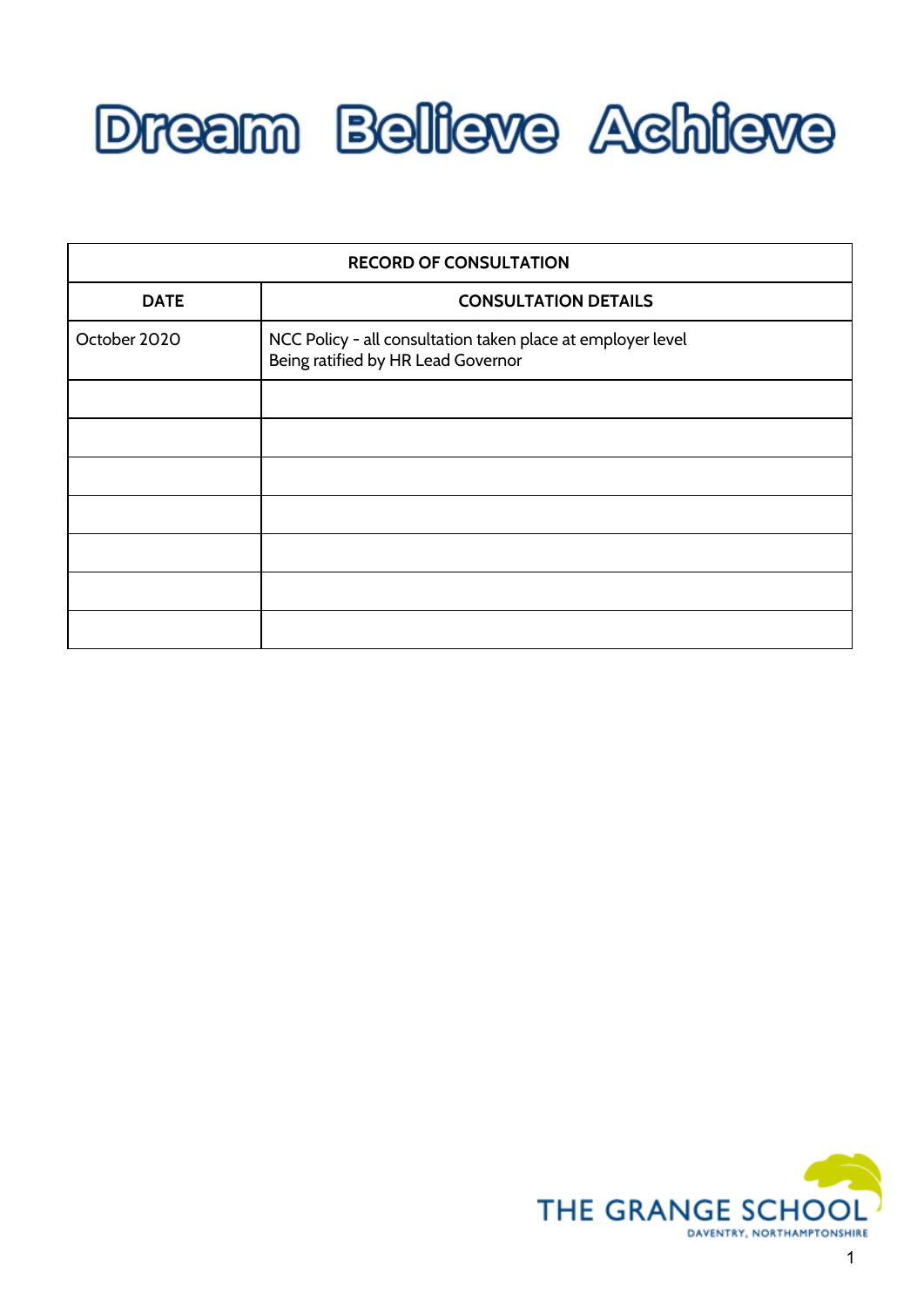#### **Overview of Procedure**



#### **Introduction**

This policy is recommended for adoption by Governing Bodies of all schools, including Foundation, Voluntary Aided schools and Academies. The Governing Body is responsible for ensuring that fair, consistent and objective procedures exist for matters relating to employee capability. This policy has been developed in consultation with the recognised trade unions. Where the Governing Body wishes to deviate from this policy or adopt any other policy, the Governing Body will arrange consultation with recognised trade unions.

#### **Scope**

This policy applies to all school based staff (including Headteachers) with the exception of: Newly qualified teachers during their period of induction (unless there are serious concerns in which case the Capability Procedure may be applied). Support staff during a probationary period under a Probationary Policy adopted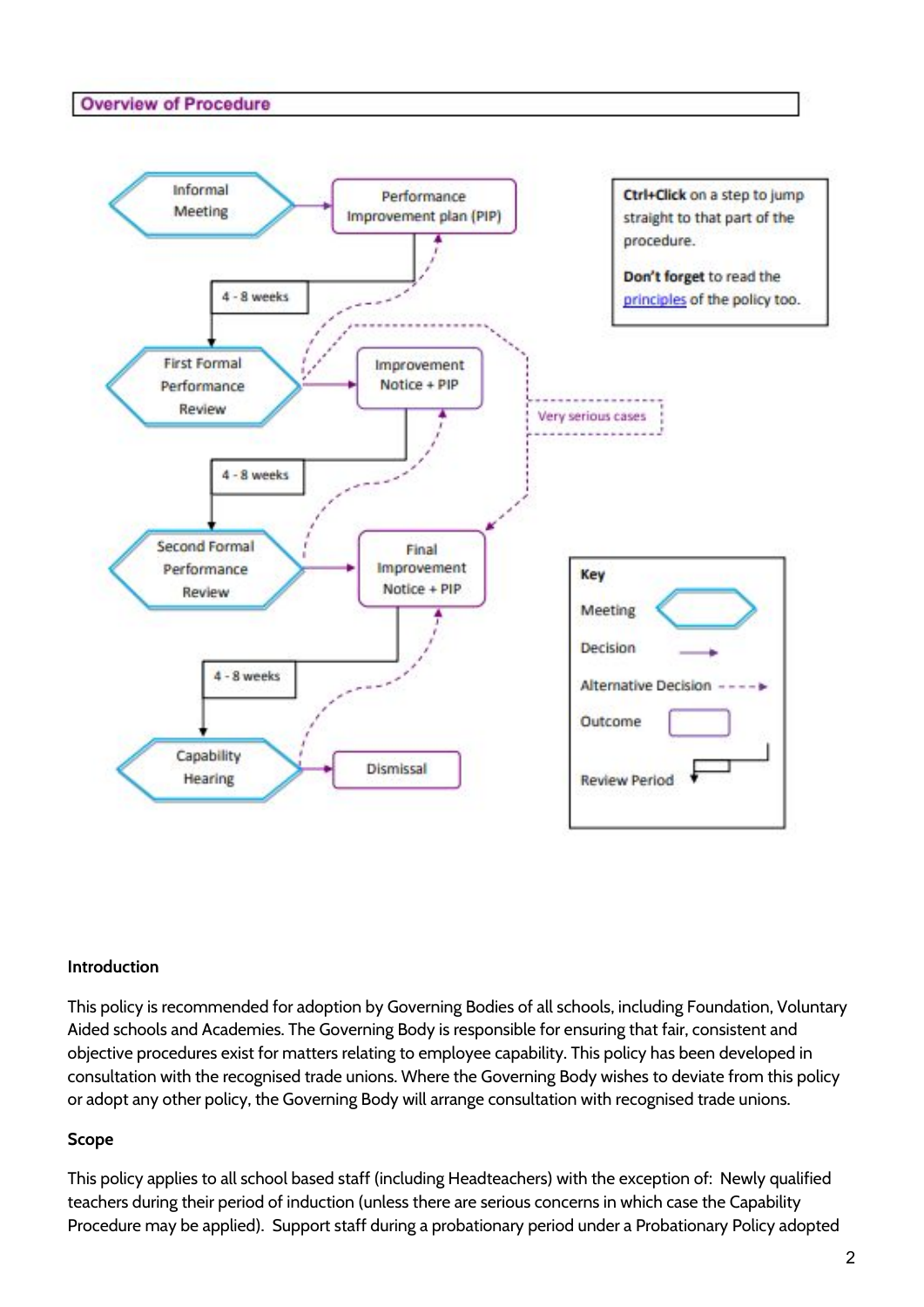by the Governing Body. This policy is to be used when an employee fails to perform his/her duties to the required standard. This may be due to an issue related to that employee's skill, aptitude, health or other physical or mental quality. This policy may be used when the reason for the performance issue relates to ill-health or a medical condition, but the employee is still in work. This policy will not to be used for: sickness absence, which is handled under the attendance management procedure. misconduct, which is handled under the disciplinary procedure.

# **Terms and Definitions**

# **Performance Improvement Plan (PIP)**

An informal document (Appendix A may be used as a template) discussed with the employee and issued by the manager. It contains, in detail: a description of the areas of performance that are causing concern an explanation of the standards that are required the steps to be taken to make the necessary improvements the support to be provided, and timescales for targets to be met.

# **Improvement Notice**

A formal letter issued at a formal stage of the capability procedure. It will: state the improvements in performance that are required state the Improvement Period (see below) state that if the required standards are not achieved by the end of the Improvement Period, and sustained for 12 months, a Second Formal Performance Review will follow. An Improvement Notice is normally accompanied by a PIP.

# **Final Improvement Notice**

A formal letter issued at a formal stage of the capability procedure. It will:

state the improvements in performance that are required

state the Improvement Period (see below)

state that if the required standards are not achieved by the end of the Improvement Period, and sustained for 18 months, a Capability Hearing may follow which could result in dismissal. A Final Improvement Notice is normally accompanied by a PIP.

# **Improvement Period**

The amount of time the employee is given to achieve the required improvements. This will be set by the Decision Maker and will normally be between 4 and 8 school weeks. When deciding the Improvement Period, the Decision Maker will consider what is a realistic timescale given the severity of the concerns, the complexities of the job, the, the targets set, the advice, support and monitoring provided and the method(s) of evaluation.

School weeks means calendar weeks, but not including weeks for the whole of which the school is closed to pupils.

# **Roles and Responsibilities**

# **Informal Stage**

The role of the line manager is to identify any concerns with performance and to discuss them with the individual concerned. The line manager normally has responsibility for the informal stage of the procedure.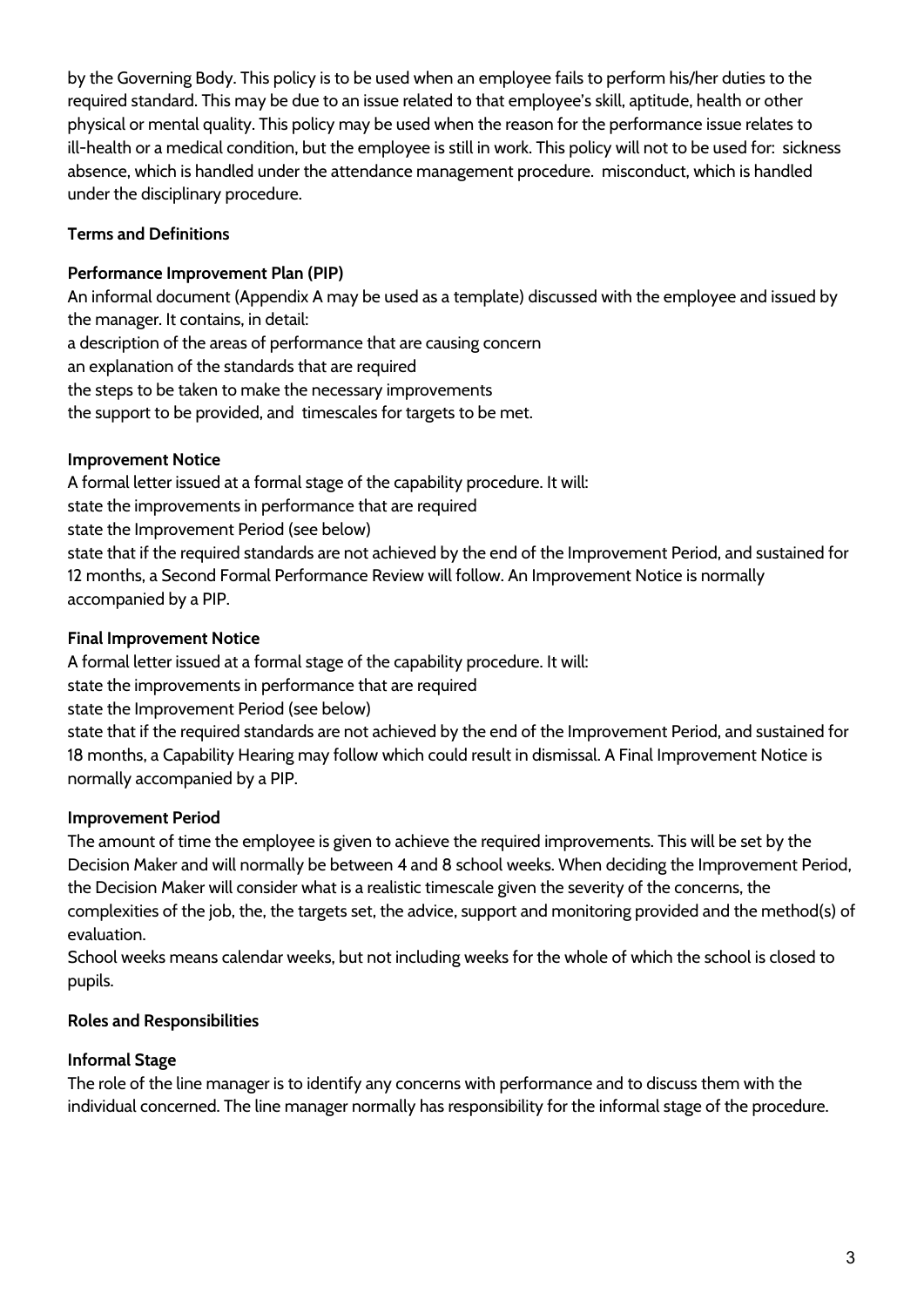## **Decision Makers at Formal Stages**

| Meeting                                                                          | <b>Employee whose performance is</b><br>in question                                 | <b>Decision Maker</b>                                                  |
|----------------------------------------------------------------------------------|-------------------------------------------------------------------------------------|------------------------------------------------------------------------|
| First, and Second<br>Formal<br>Performance<br>Reviews                            | Headteacher                                                                         | Governor (normally Chair of Governors.)                                |
|                                                                                  | Other senior employee (e.g. deputy<br>/ assistant head, school business<br>manager) | Headteacher                                                            |
|                                                                                  | All other employees                                                                 | Line manager or the Headteacher.                                       |
| Appeal against<br>Improvement<br>Notice or Final<br>Improvement<br><b>Notice</b> | Headteacher                                                                         | Committee" of governors not previously<br>involved                     |
|                                                                                  | Other senior employee (e.g. deputy<br>/ assistant head, school business<br>manager) | Committee" of governors not previously<br>involved                     |
|                                                                                  | All other employees                                                                 | Headteacher or Committee* of<br>governors not previously involved      |
| <b>Capability Hearing</b>                                                        | Headteacher                                                                         | Committee" of governors not previously<br>involved                     |
|                                                                                  | Other senior employee (e.g. deputy<br>/ assistant head, school business<br>manager) | Committee" of governors                                                |
|                                                                                  | All other employees                                                                 | Headteacher (if not previously involved)<br>or Committee" of governors |
| Appeal against<br>dismissal                                                      | All                                                                                 | Committee" of governors not previously<br>involved                     |

\*In accordance with the School Staffing Regulations, a Committee may consist of one or more governors. Where there is a Committee of more than one governor, they will make all reasonable efforts to reach a unanimous decision. If a unanimous decision cannot be reached:

- in a Committee consisting of an even number of governors, the Chair of the Committee will have the casting vote;

- in a Committee consisting of an odd number of governors, a majority decision can be taken.

## **Principles**

## **Support**

The purpose of a capability procedure is to help and encourage employees to achieve and maintain an acceptable standard of performance.

Managers are encouraged to identify and address examples of under-performance as they occur. The capability procedure is not intended to replace the day-to-day support and supervision that is in place to support employees in their work. This policy should be invoked if support and advice offered through day-to-day supervision does not fully resolve the performance issues.

Supportive action will be fully explored as far as is reasonable and proportionate, before any formal procedure is invoked, unless there are exceptional circumstances. Supportive action will also be ongoing during the formal procedure.

Mechanisms to support the employee in reaching the agreed level of performance may include: - mentoring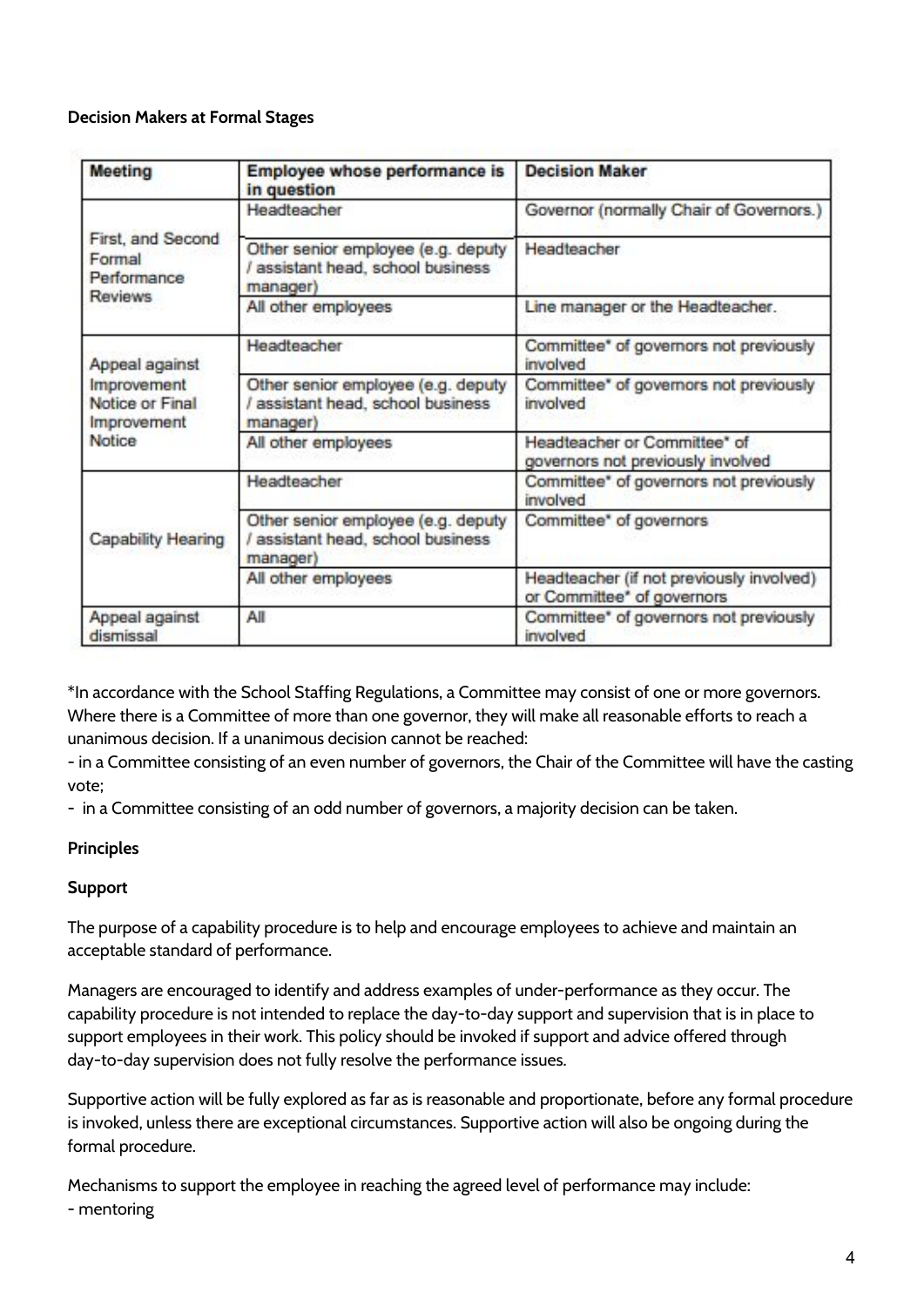- training and development
- an agreed temporary removal of additional responsibilities,
- closer supervision by a senior colleague
- regular feedback sessions
- the observation of other colleagues' practices within the school. (This is not an exhaustive list.)

#### **Standards of Performance**

Account should be taken of the following considerations:

The required standard should be appropriate to the level of the job, and to the skills and experience reasonably expected of an individual in that position. For teaching staff, the relevant nationally recognised standards should be referred to. The Headteacher/ line manager will need to ensure that each member of staff has the guidance and support to enable them to perform their job to an acceptable standard.

#### **External Advice and Support**

Employees are strongly encouraged to seek the advice of their trade union from the earliest stage. The employee should be made aware of any support available to them through confidential counselling services, for example:

Any Employee Assistance Programme that the school's employees may have access to; and

The Education Support Partnership - https://www.educationsupportpartnership.org.uk/ , telephone 08000 562561.

If an issue of capability arises, the Headteacher/ line manager will seek advice from their HR advisor. The Headteacher / line manager will normally be supported at all formal meetings by a HR advisor.

Where a Headteacher's capability is in question, the Chair of Governors may also consult with the school's improvement partner (maintained schools) or academy trust (academies).

## **Rights of Representation at Formal Meetings**

The employee has the right to be represented by a trade union representative or accompanied by a work colleague at all formal meetings. To exercise the right to be accompanied, the employee must make a reasonable request. What is reasonable will depend on the circumstances of each individual case. Where the employee is accompanied by a trade union representative or work colleague at a meeting, the companion will be allowed to:

- address the meeting

- put and sum up the employee's case, and

- respond to views. However, the companion will not have the right to answer questions on the employee's behalf.

#### **Failure to Attend Meetings and Rearrangements**

Meetings will be planned to ensure that timings and locations are reasonable to both parties. Meetings will be held on a normal working day for the employee, (unless the employee agrees otherwise.)

Meetings associated with any stage of the procedure will only be postponed once.

In the event that the employee or their companion is unable to attend the meeting, one alternative date normally within 7 calendar days of the original meeting will be arranged.

If the employee, their trade union representative or work colleague is unable to attend on the revised date, the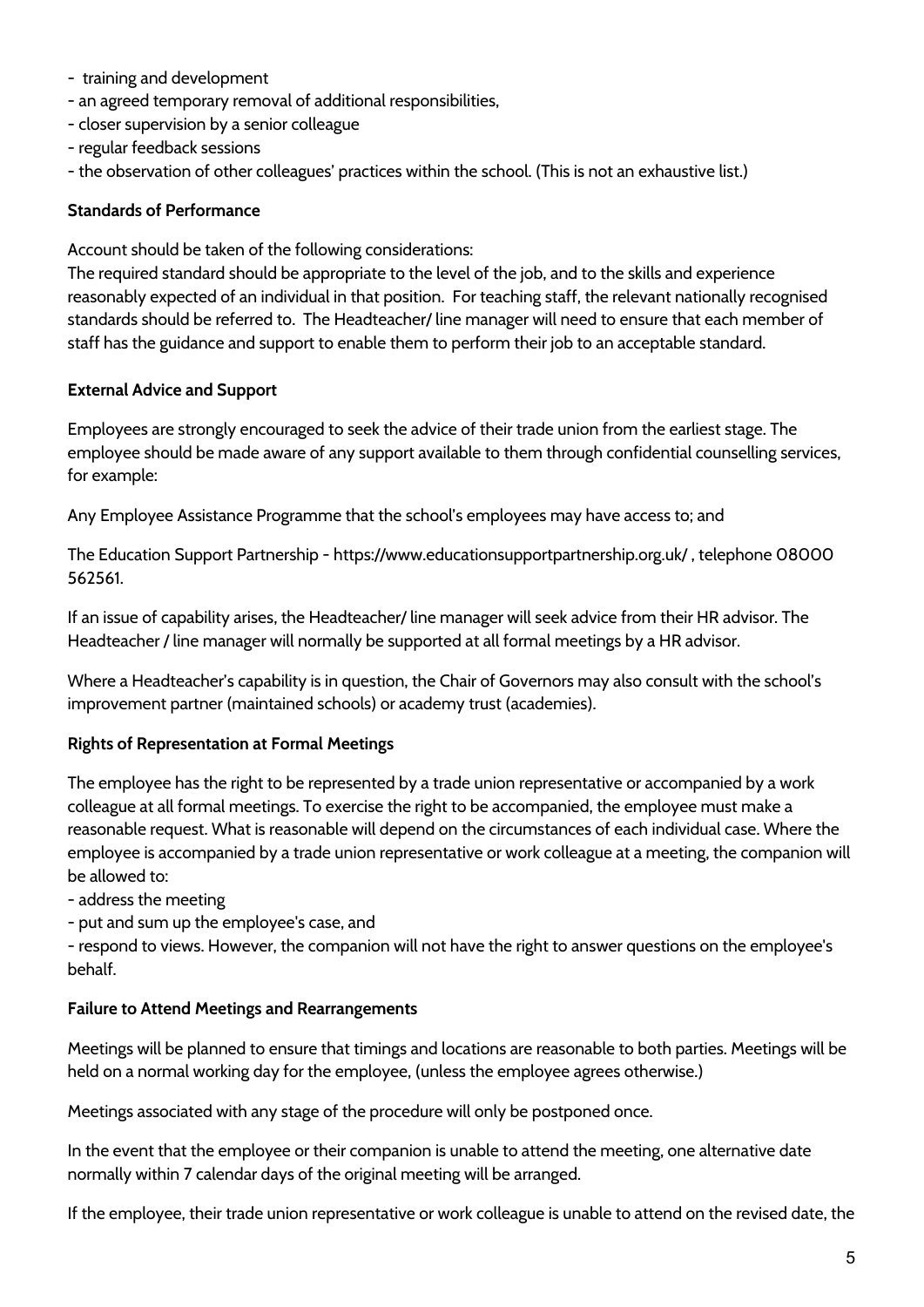meeting will take place as scheduled and the school will make a decision based on the evidence available.

If a meeting has proceeded without the employee present, the Headteacher/ line manager will write to the employee to confirm the outcome of the meeting and ask the employee to comment if they wish.

# **Notes of Formal Meetings**

Notes will normally be taken at formal meetings. The note taker is arranged by the school and will not have been involved in any other part of the formal process. Copies of the notes will be circulated to all parties as soon after the meeting as practicable.

## **Long-Term Sickness**

If the employee is signed off by their GP at the start of or during any stage of the Capability Procedure, the Attendance Management Procedure will commence.

An Occupational Health referral may be made; this may include seeking an opinion on the employee's fitness for attending meetings and continued employment.

The Headteacher / Chair of Governors will decide whether to continue with this procedure, taking advice from a HR advisor. All the circumstances will be considered, including whether or not the employee has had the opportunity to improve during one or more Improvement Periods.

If this procedure is postponed whilst the employee is off sick, it will continue from the point at which it was stopped when the employee returns to work.

If this procedure continues whilst the employee is off sick, the employee will be given the opportunity to attend meetings in person, have a representative attend on their behalf, and/ or provide written representations.

## **Deterioration in Performance**

The formal procedure may be invoked at the next stage if an employee's performance deteriorates: within six months of the ending of an Informal Stage within 12 months of the issuing of an Improvement Notice, or within 18 months of the issuing of a Final Improvement Notice.

These time periods may be extended if the employee is absent from work for more than 28 days, in order for the required standards to be consistently demonstrated.

# **Performance of Trade Union Officials**

If the employee who is subject to this procedure is an official representative of a trade union, no action will be taken beyond the informal stage, until the circumstances have been discussed with a senior representative or paid official as nominated by the relevant trade union, after obtaining the employee's agreement to discuss the matter. In this event the Headteacher / Chair of Governors will contact their HR advisor for advice.

## **Provision of Information to Other Schools (References)**

The school has a statutory obligation to provide, if asked to do so by a maintained school or academy to which the teacher has applied for a teaching post, written details of:

- whether the teacher has been the subject of the formal stages of this procedure in the preceding two years, and

- the concerns which gave rise to this procedure, the duration of the proceedings and their outcome.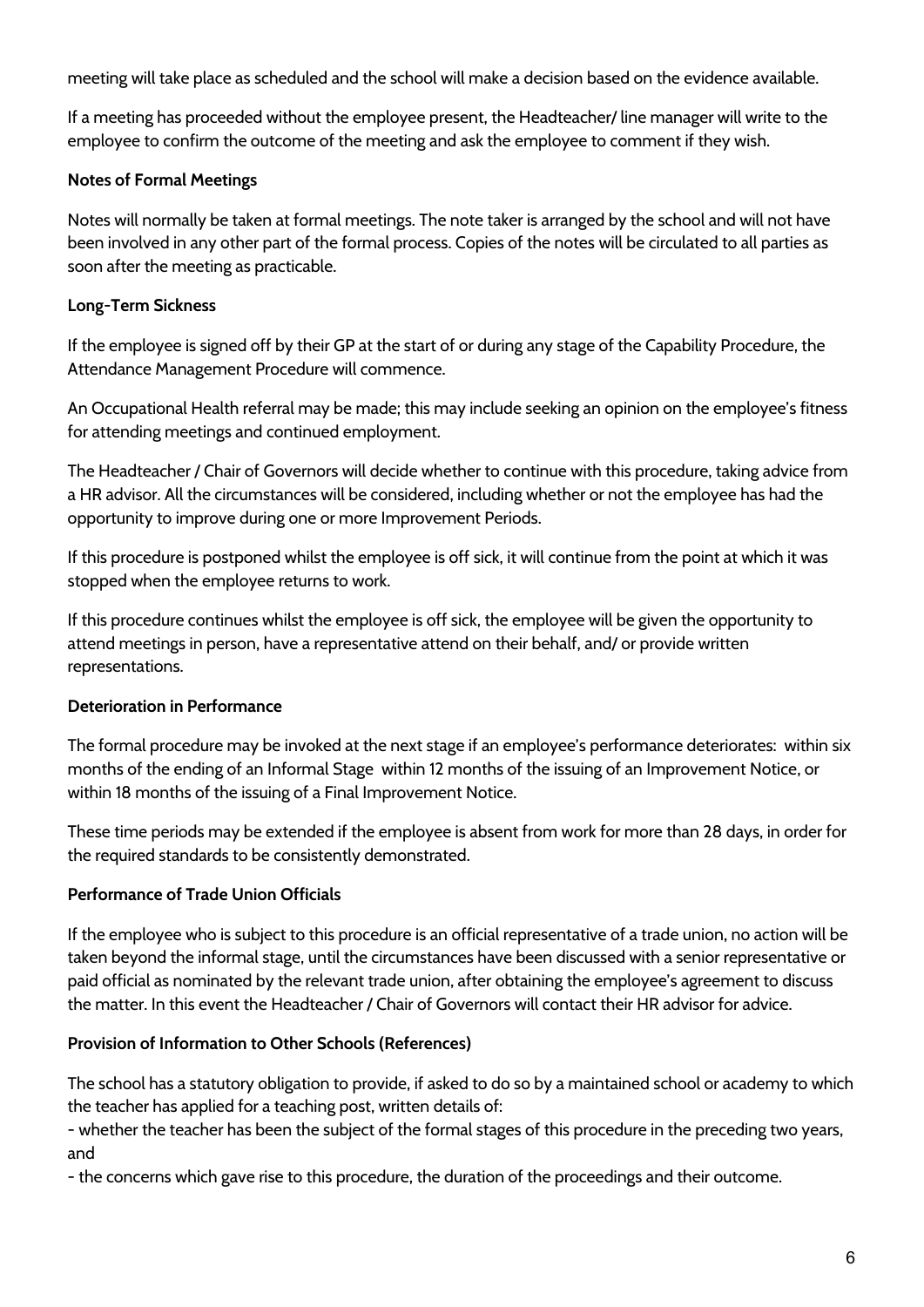## **Redeployment**

At any point during this procedure, redeployment to an alternative suitable vacancy may be discussed. The Headteacher will determine what is suitable having regard to the employee's current role, areas of performance that are of concern, and the employee's skills, knowledge and experience.

Redeployment would constitute a permanent change to the employee's contract. Salary protection / safeguarding would not apply. Redeployment is subject to:

- a suitable vacancy existing within the school

- there not being an employee at risk of redundancy within the school for whom the vacancy is also suitable (in which case the employee at risk of redundancy will be considered first)

- the agreement of the Headteacher, and
- the agreement of the employee.

If an employee is redeployed during the capability procedure, a PIP will be devised that is relevant to the new role. A period of monitoring and support will be set. If the required standards of performance in the new role are not met by the end of that period, the Capability Procedure may continue from where it had stopped.

## **Misconduct or Lack of Cooperation**

If, during this procedure, issues of misconduct occur (for example if the employee does not cooperate with this procedure) the Disciplinary Procedure will also be invoked and may run in parallel with this procedure.

## **Procedure Informal Stage**

Where performance concerns are not resolved through routine performance management, the line manager will discuss this with the employee on a one-to-one basis. This is not a formal meeting and it is not normally appropriate for third parties to be involved in this meeting.

The line manager will:

- explain the performance concerns to the employee
- explain the standards that are required and what improvements the employee needs to make
- discuss what support will be provided to the employee

- explain how long the period of informal monitoring and support will be (normally between 4 and 8 school weeks), and how performance will be reviewed during that period, and

- explain that, if the required standards are not met and sustained, the next step will be to move to the formal stages of the capability procedure.

The line manager will record what has been discussed, normally using a Performance Improvement Plan (PIP). A copy of this will be retained by both the line manager and the employee. The employee will also be referred to this Policy and encouraged to access any external support that may be available.

## **During the Informal Stage**

Progress will be regularly discussed so the employee is in no doubt as to whether they are making the required improvements or not. If during the period of informal monitoring and support the employee's performance deteriorates, the line manager may decide to move immediately to the formal stages of this procedure, in which case they will make the employee aware of that decision before the first formal meeting is arranged.

## **At the End of the Informal Stage**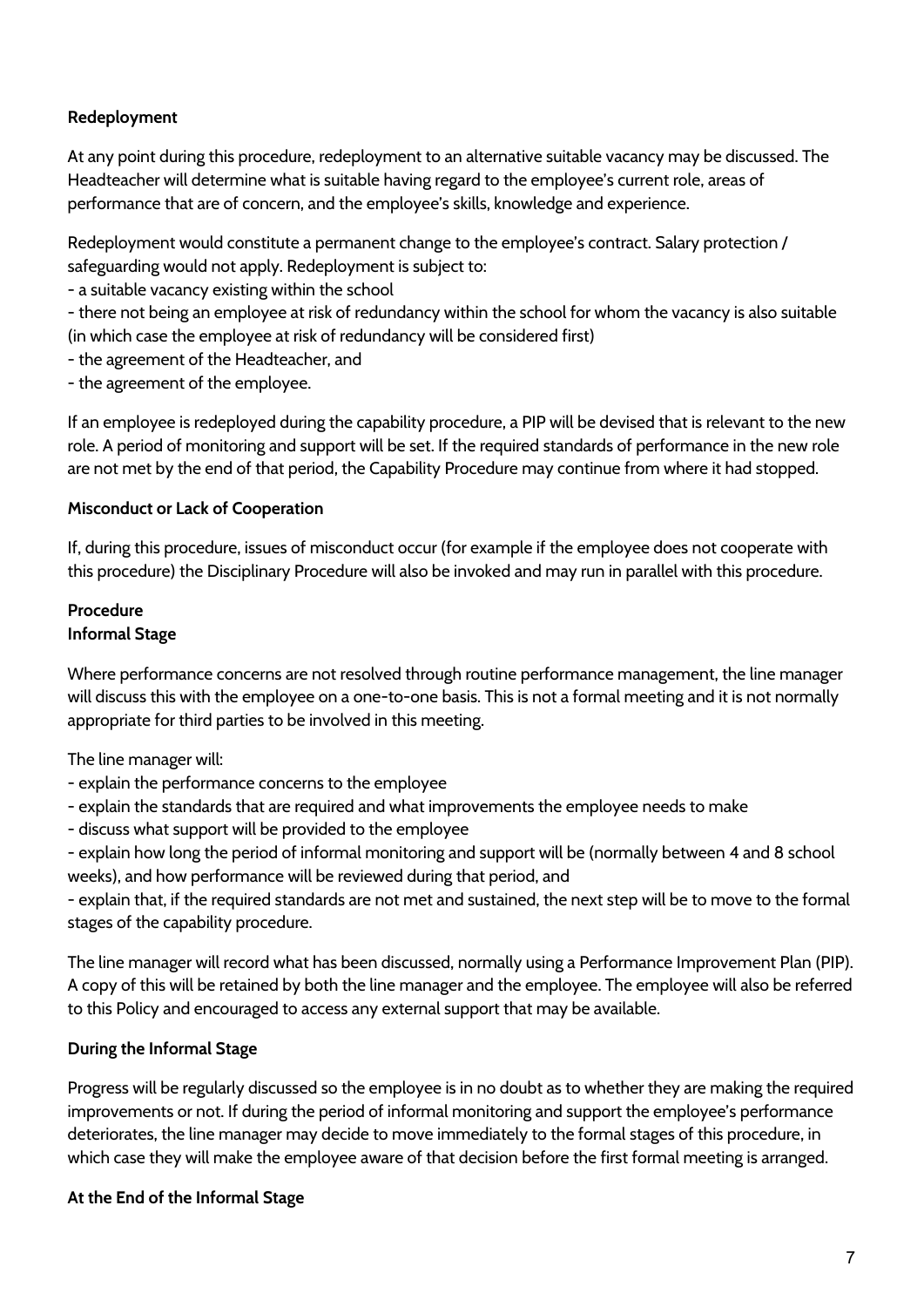If the employee has made the required improvements, this will be recognised, the support ended and the outcome recorded. If the required improvements have not been met and sustained, the line manager will decide whether to:

- extend\* the informal stage, or

- move to the formal stages.

\*Extension may be appropriate if significant improvements have been made and the line manager is confident that the required standards will be reached within the next 2 school weeks. Before the line manager invokes the formal stages, they will inform the employee that this is the intention, and encourage the employee to seek advice from their trade union.

## **Arranging and Preparing for Formal Meetings**

To arrange a formal meeting (or hearing) under this procedure, the employee will be sent a letter asking them to attend the meeting. The letter will:

- give at least 7 calendar days' notice
- outline the reason for the meeting
- outline the possible outcomes
- state the persons who will be present, and
- advise the employee of their right to be accompanied.

At least 7 calendar days before the meeting, the Headteacher/ line manager will send the employee all documentation to be considered at the meeting, including, if possible the draft PIP or a summary of the concerns to be addressed.

At least 3 calendar days prior to the meeting, the employee must provide the name of their companion/trade union representative and any further documents they wish to be considered at the meeting. This may include a summary of the employee's perspective on the concerns that have been raised and any reasons behind changes in performance.

## **First Formal Performance Review**

A First Formal Performance Review may be arranged if:

- the employee has not met or sustained the required standards after the informal stage
- the employee's performance deteriorates during the informal stage

- in exceptional circumstances of very serious underperformance the Headteacher / Chair of Governors considers an informal stage would not be appropriate.

## **At the Meeting**

The Decision Maker will discuss with the employee the matters set out in Appendix B, ensuring the employee has the opportunity to make any representations they wish. The Decision Maker will decide whether the required standards of performance have been met.

If the required standards of performance have been met:

- the meeting will be ended and there will be no further action.

- the employee will be advised that if standards are not sustained for the next six months, the procedure may restart at the First Formal Performance Review.

If the required standards of performance have not been met, the Decision Maker will:

- decide whether to:

o issue an Improvement Notice, or

o issue a Final Improvement Notice. (A Final Improvement Notice will only be issued at this stage in cases of very serious underperformance that is having, or may have, a serious or harmful impact on the school).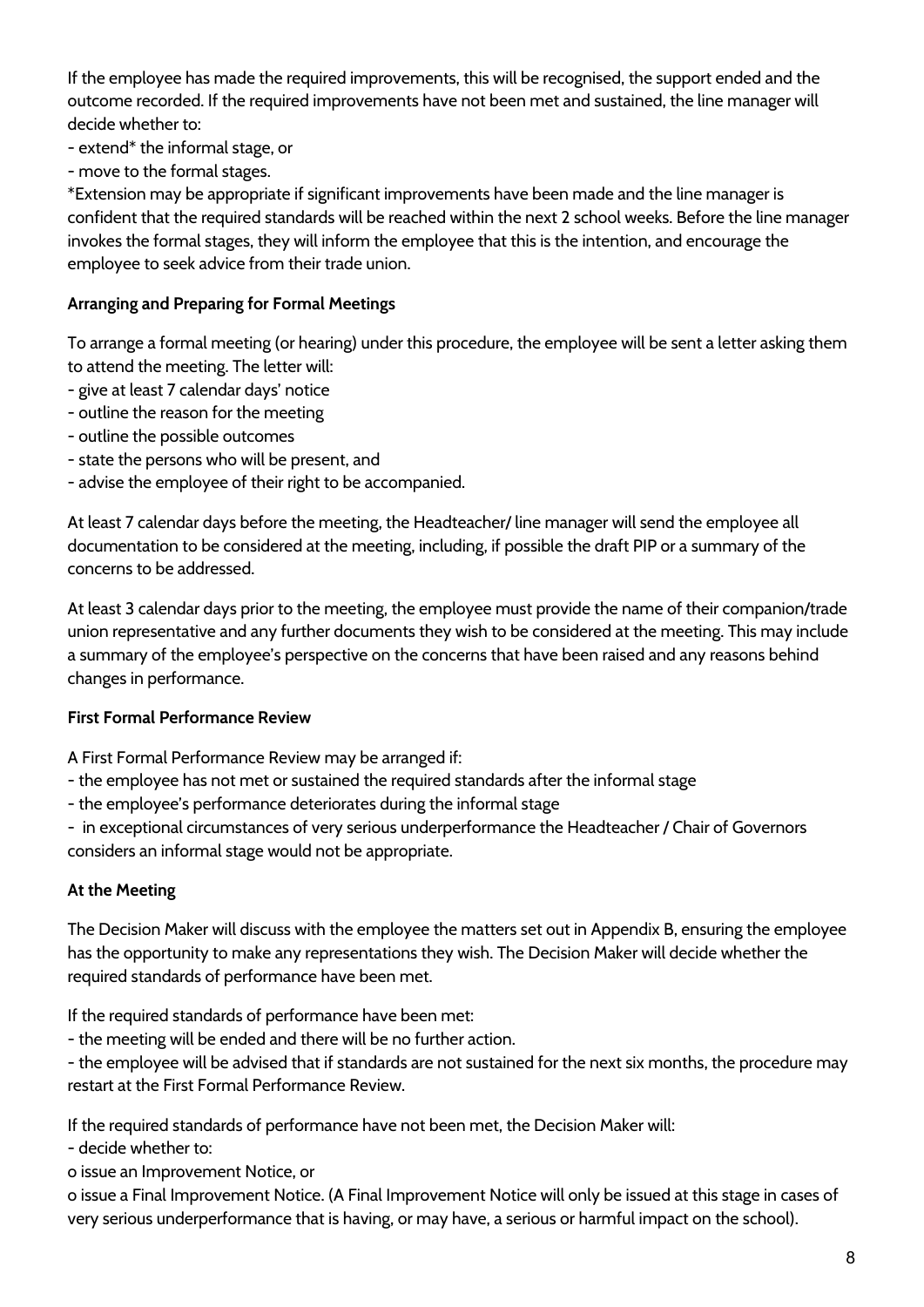- set an Improvement Period
- explain the consequences of failing to meet the required standards, ie.:

o Improvement Notice – a Second Formal Performance Review will be held

o Final Improvement Notice – a Capability Hearing will be arranged - where a possible outcome is dismissal.

The Decision Maker may also devise a (or revise an existing) PIP to support the achievement of the required improvements.

## **After the Meeting**

The Decision Maker will confirm the Improvement Notice / Final Improvement Notice in writing within 7 calendar days of the meeting, enclosing a copy of any PIP. If during the Improvement Period the employee has concerns about any issues which may impact on their ability to meet or sustain the set targets, they should discuss these with, or write to, the Decision Maker as soon as they occur, rather than waiting for the next formal meeting.

## **Second Formal Performance Review**

If the requirements of an Improvement Notice have not been met, the Decision Maker will arrange a Second Formal Performance Review.

## **At the Meeting**

The Decision Maker will discuss with the employee the matters set out in Appendix B, ensuring the employee has the opportunity to make any representations they wish. The Decision Maker will then decide whether the employee has met the required standards of performance.

If the required standards of performance have been met:

- the meeting will be ended and there will be no further action.

- the employee will be reminded that if standards are not sustained for the next 12 months, the procedure may restart at the Second Formal Performance Review.

If the required standards of performance have not been met, the Decision Maker will:

- decide whether to:

o extend the Improvement Period under the Improvement Notice (An extension would only be appropriate if having considered the evidence the Decision Maker believes the standards will be met within the next 2 school weeks), or

o issue a Final Improvement Notice.

- set an Improvement Period

- explain the consequences of failing to meet the required standards, ie.:

o extended Improvement Notice – the Second Formal Performance Review will be reconvened

o Final Improvement Notice – a Capability Hearing will be held where a possible outcome is dismissal. The Decision Maker may also devise a (or revise an existing) PIP to support the achievement of the required improvements.

## **After the Meeting**

The Decision Maker will confirm the Improvement Notice / Final Improvement Notice in writing within 7 calendar days of the meeting, enclosing a copy of any PIP. If during the Improvement Period the employee has concerns about any issues which may impact on their ability to meet or sustain the set targets, they should discuss these with, or write to, the Decision Maker as soon as they occur, rather than waiting for the next formal meeting.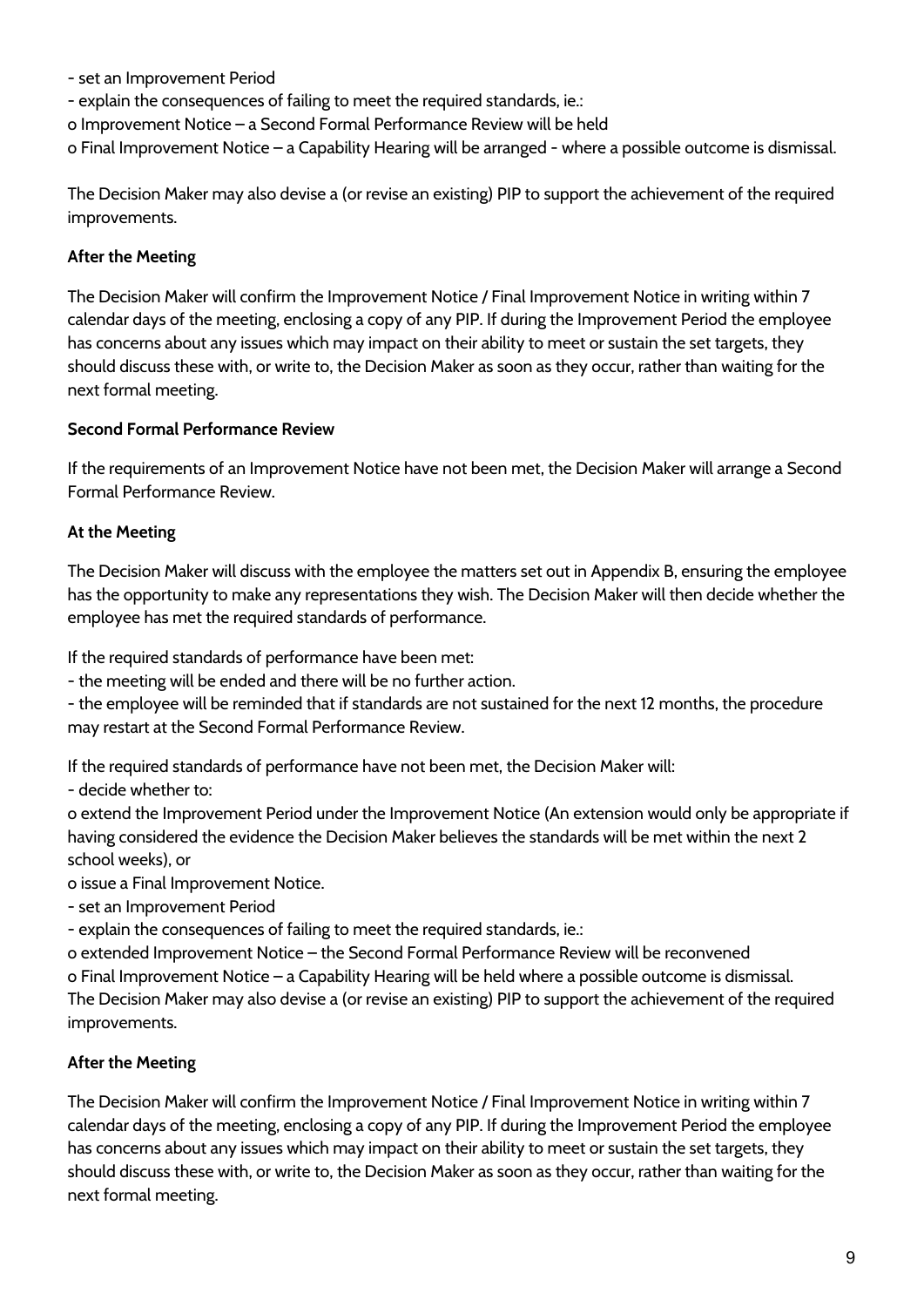## **Capability Hearing**

At the end of the review period under a Final Improvement Notice, the line manager/ Headteacher will consider whether the required standards of performance have been met. They may hold a meeting with the employee to discuss this.

If the line manager/ Headteacher considers that the employee has reached the agreed standard of performance, no further action will be taken. The employee will be reminded that if standards are not sustained for the next 18 months, a Capability Hearing may be arranged.

If the line manager/ Headteacher considers that the employee has not reached the agreed standard of performance, a Capability Hearing will be arranged. The procedure for the Capability Hearing is at Appendix C.

If at the hearing the Decision Maker(s) decide that the required standards of performance have been achieved, they may decide to take no further action. The employee will be reminded that if standards are not sustained for the next 18 months, another Capability Hearing may be arranged.

If the Decision Maker(s) decide that the required standards of performance have not been achieved and/or sustained, they may decide to:

- dismiss the employee, with notice, on the grounds of capability, or

- if they believe that the employee has not been given sufficient and reasonable support, they may re-issue the Final Improvement Notice, with amendments.

The Chair of the Capability Hearing will confirm their decision in writing within 7 calendar days, including the right of appeal.

## **Notice of Dismissal**

If an employee is dismissed they will be given appropriate contractual notice. The default position is that the employee will work their notice period. However the hearing Decision Maker(s) may decide that the employee need not attend work during the notice period (or payment in lieu of notice may be agreed).

If the Council is the employer (in Community and Voluntary Controlled schools), the Headteacher will notify the Council's HR Advisor, in writing, of the determination that the employee should cease to work at the school and the Council will carry out the formal dismissal within 14 calendar days, giving the appropriate notice.

# **Appeals**

## **Submitting an Appeal Against an Improvement Notice/ Final Improvement Notice**

Where the employee appeals, this will not pause or delay any Improvement Period set.

The employee may appeal against an Improvement Notice/ Final Improvement Notice by writing to the original Decision Maker within 7 calendar days of the Notice being issued.

The letter of appeal from the employee must:

- state their ground(s) for appealing, which must be one or more of the following:

1. The finding that the required standards of performance have not been achieved, was wrong;

2. The capability policy has not been complied with; and/or

3. There has been unlawful discrimination. for each ground of appeal raised, provide full details of why that ground of appeal applies.

The Appeal Decision Maker (see section 4, above) has the discretion to immediately reject an appeal against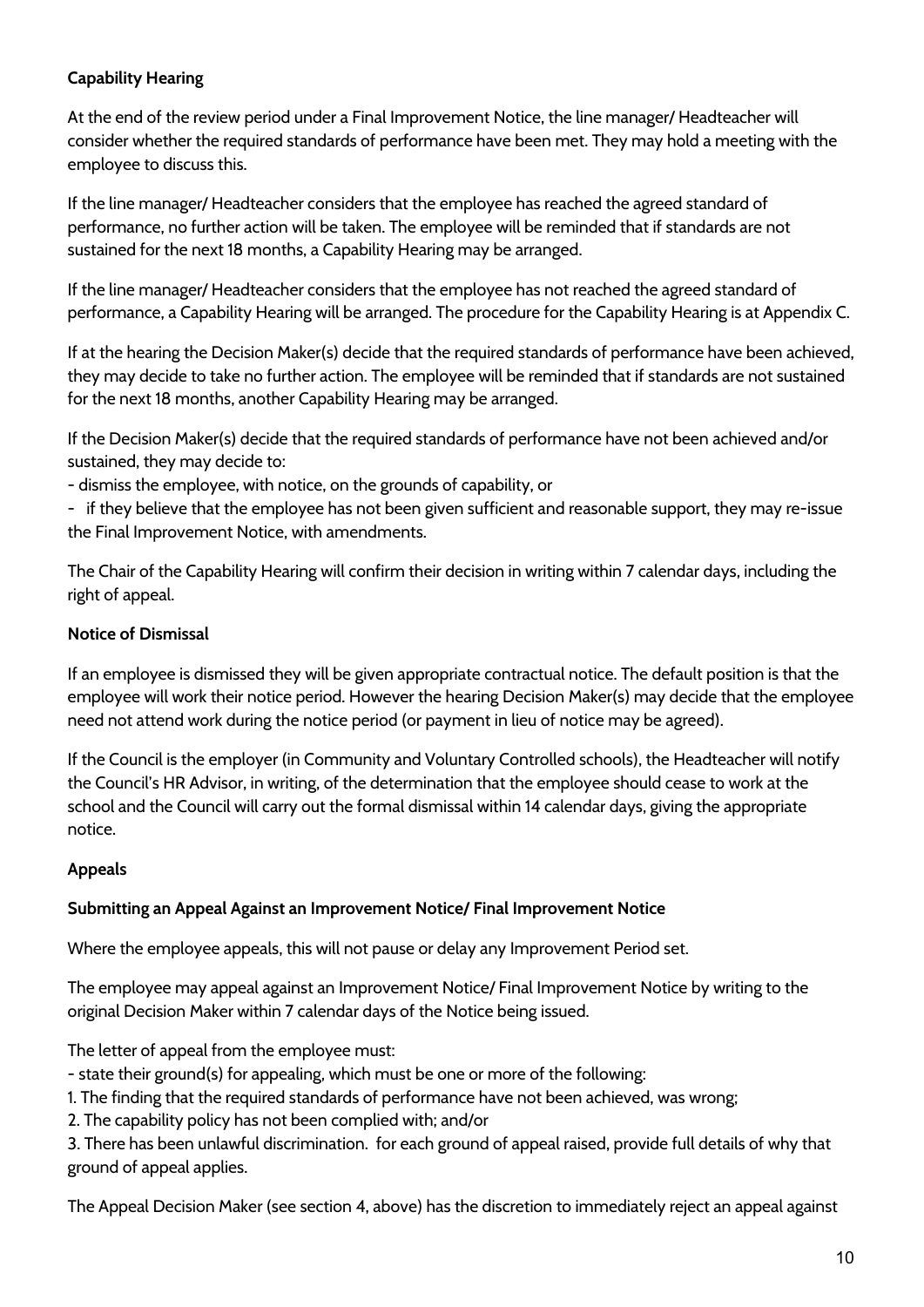an Improvement Notice/ Final Improvement Notice if:

- the employee has not demonstrated valid grounds for appeal,
- the appeal is for the same reasons as a previous appeal that was not upheld, or
- the appeal is vexatious.

Where an appeal proceeds, it will be considered at the earliest opportunity, and normally within 4 school weeks of receipt of the appeal letter. At the discretion of the Appeal Decision Maker, the appeal may be heard in person or by a paper review of the evidence.

- If a paper review is chosen, each party will be given the opportunity to make a submission in writing. The Appeal Decision Maker's decision will be delivered in writing.

- If an appeal in person is chosen, the notification, evidence and procedure provisions below will apply.

#### **Submitting an Appeal Against Dismissal**

An employee may lodge an appeal against dismissal by writing to the Chair of Governors within 7 calendar days of receipt of the letter confirming the dismissal.

The letter of appeal from the employee must:

- state their ground(s) for appealing, which must be one or more of the following:

1. the finding of the capability hearing that the required standards of performance have not been achieved was wrong;

- 2. the support provided to the employee was not sufficient and reasonable;
- 3. the capability policy has not been complied with;
- 4. there has been unlawful discrimination; or

5. new evidence has come to light which was not reasonably available at the capability hearing and which is relevant and may make a difference to the original decision.

- for each ground of appeal raised, provide full details of why that ground of appeal applies, including all the key points they wish to present at their appeal.

When the above letter of appeal is received, the appeal will be heard at the earliest opportunity, and normally within 4 school weeks of receipt of the appeal letter.

## **Notification of Appeal Hearings**

The employee will be informed in writing of the place, date and time of a hearing at least 7 calendar days in advance.

## **Evidence for Appeal Hearings**

Evidence presented to the appeals committee must relate to one or more of the grounds stated above. If either party wishes to introduce new evidence, they must give written details of the new evidence and provide copies of any supporting documents, names of any witnesses, and written statements to be presented.

New evidence should be provided to the Appeal Decision Maker (see section 4 above) at least 5 calendar days prior to the hearing. The Appeal Decision Maker has complete discretion as to whether to allow the new evidence.

In exceptional circumstances, additional new evidence may be permissible after this deadline at the complete discretion of the Appeal Decision Maker.

If, at the appeal hearing, the Appeal Decision Maker decides that because of new evidence further investigation, information, or clarification is required, it may be appropriate for an adjournment and to reconvene when this has been completed.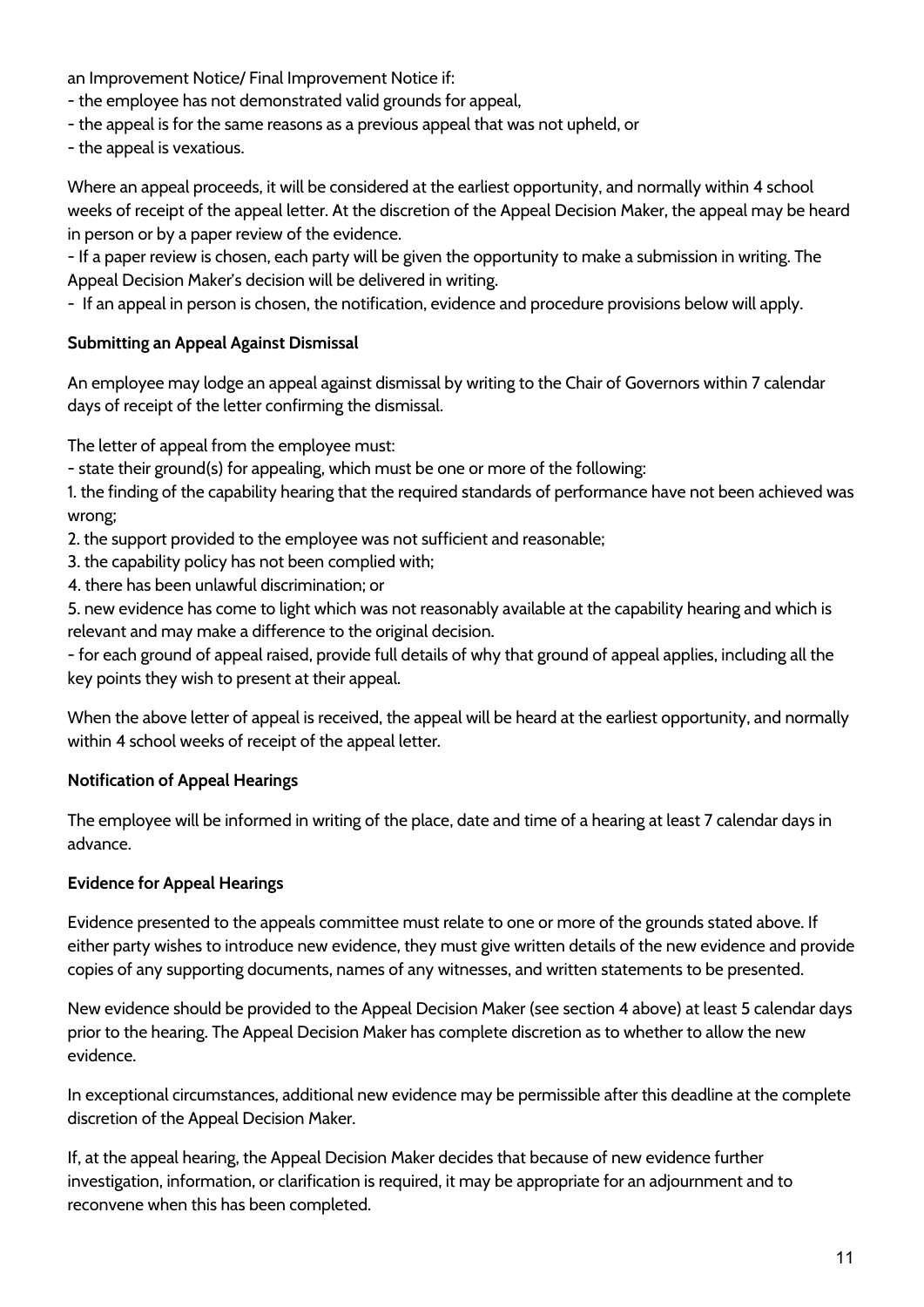## **Appeal Hearing Procedure**

Appeal Hearings should not be full rehearings. The employee should present their appeal according to the grounds they have raised in their appeal letter. The representative for the original decision should respond to the appeal points raised.

The Appeal Decision Maker may have an HR advisor in attendance in an advisory capacity. The decision maker at the original hearing will also be in attendance to explain their decision and their HR advisor may also attend.

A Guide to the Appeal Hearing can be found at Appendix D.

The Appeals Committee will deliberate in private, with their HR advisor present in an advisory capacity only. The parties may be recalled to clarify points of uncertainty on evidence already given. If a recall is necessary both parties will return. The decision will be announced at the close of the hearing whenever possible. The Appeal Decision Maker will confirm the decision in writing within 7 calendar days of the hearing.

The decision of the Appeal Decision Maker is final.

## **Data Protection**

Any data collected as part of employing and managing employees is held securely. It is accessed by, and disclosed to, individuals only for the purposes of completing that specific procedure; process or activity. Records are retained and destroyed in accordance with the organisations Retention Schedule. Inappropriate access or disclosure of employee data constitutes a data breach and should be reported in accordance with the organisation's Data Protection Policy immediately. It may also constitute a disciplinary offence, which may be dealt with under the Disciplinary Procedure.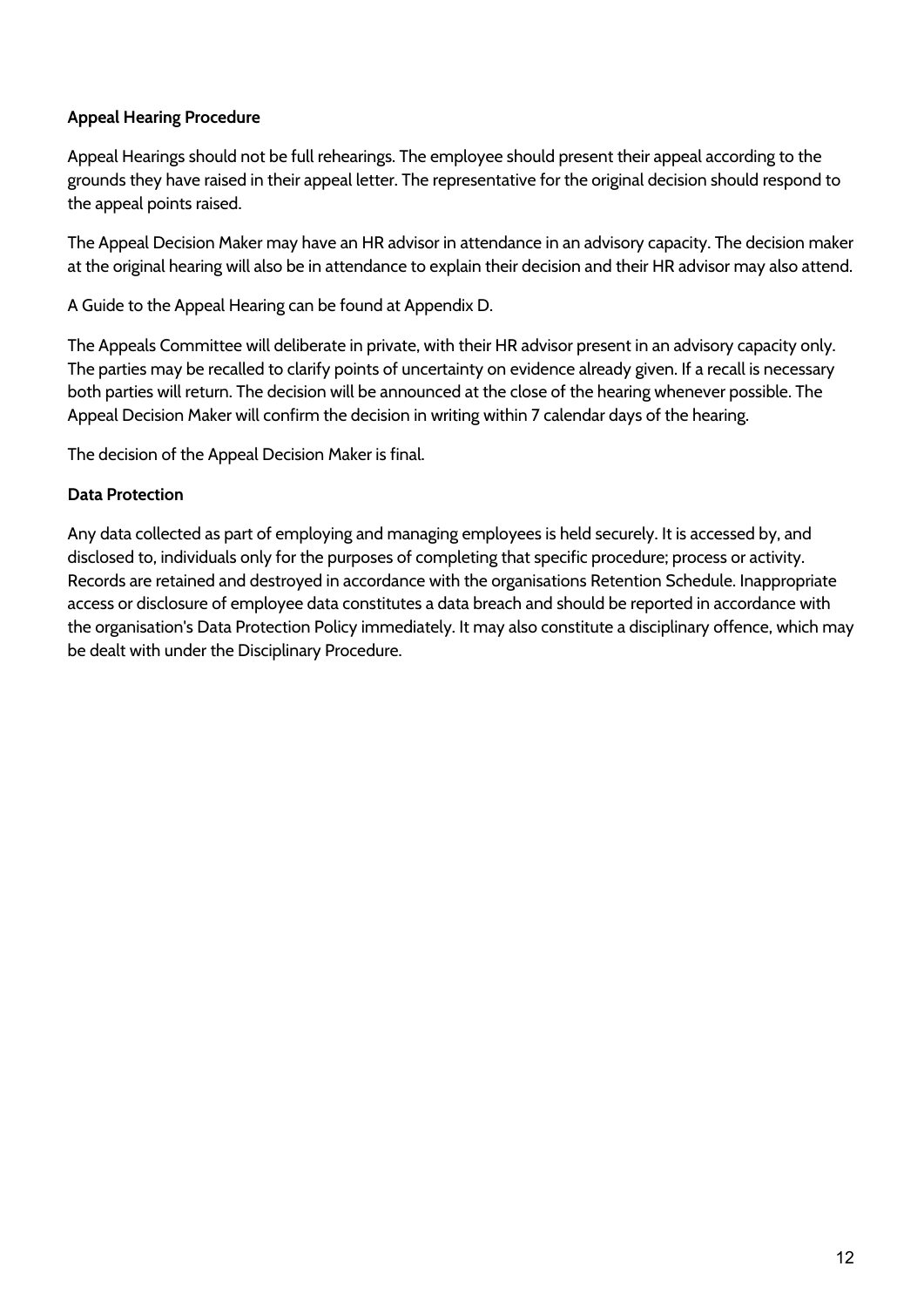#### **Appendix A**

#### **PERFORMANCE IMPROVEMENT PLAN (PIP)**

#### **NAME OF EMPLOYEE: NAME OF HEADTEACHER/LINE MANAGER: DATE OF MEETING:**

| Area of Concern and examples                                         |  |
|----------------------------------------------------------------------|--|
| <b>Standard required and specific</b><br>improvement actions / tasks |  |
| Support /training to be provided                                     |  |
| <b>Measures of success</b>                                           |  |
| <b>Review Date</b>                                                   |  |
| <b>Review Note</b>                                                   |  |

Performance Improvement Plan (PIP) Guidance Notes

Area of Concern and examples – State what area of the employee's performance there is a concern about. Clarify this with specific examples and dates where possible.

Standard required and specific improvement actions/ tasks – Make reference to the job description or other recognised standards for the role. What exactly must the employee do to achieve the standard? Include the dates by which they are required to complete any specific actions.

Support / Training to be provided – Ask the employee what support they feel would be helpful and discuss how best this can be achieved. Record the support and help that you or anyone else will provide. Include any training or retraining and any additional coaching/mentoring or other support agreed. If the employee has a disability, also document any reasonable adjustments that will be made.

Measures of Success – How will performance be measured? How will you know when the standard has been achieved? What evidence will be looked at, when and by whom?

Review Date(s) - Set and document a clear review date. This should be the timescale in which you expect the improvement and should be reasonable and achievable.

Review notes – Use this column at any review meeting to record progress. Acknowledge improvements made and clarify what is still to be achieved.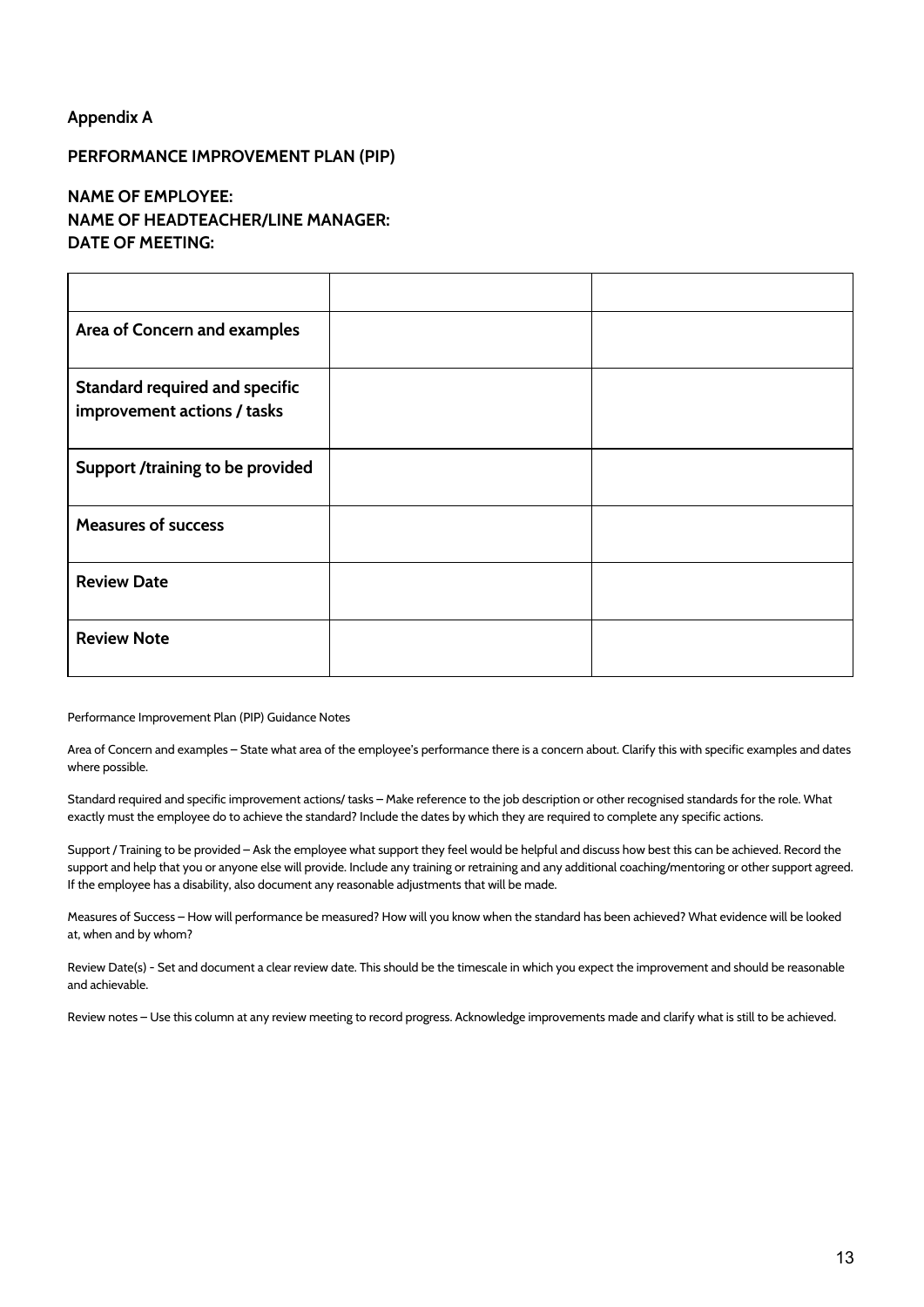## **Appendix B - Checklist of matters to be discussed at all Capability meetings**

Consideration should be given to the following matters at every formal meeting under the Capability Procedure.

The employee will be given the opportunity to make representations on all these matters.

- the performance areas of concern, including examples and evidence the standards required, including whether the required standards have been set at a reasonable level
- progress made during any previous stage of the procedure
- specific actions / targets that may be set to support the employee to meet the required standards
- the context in which the employee works, and whether it has altered significantly
- whether there are underlying health or other problems affecting performance and whether an occupational health referral is appropriate, or any reasonable adjustments need to be made
- whether any training is required
- what reasonable support is needed to assist the employee and who within the school will give that support
- what external support may be available to the employee (see section 5.3 of policy)
- how performance will be monitored and how often update/interim meetings will be held.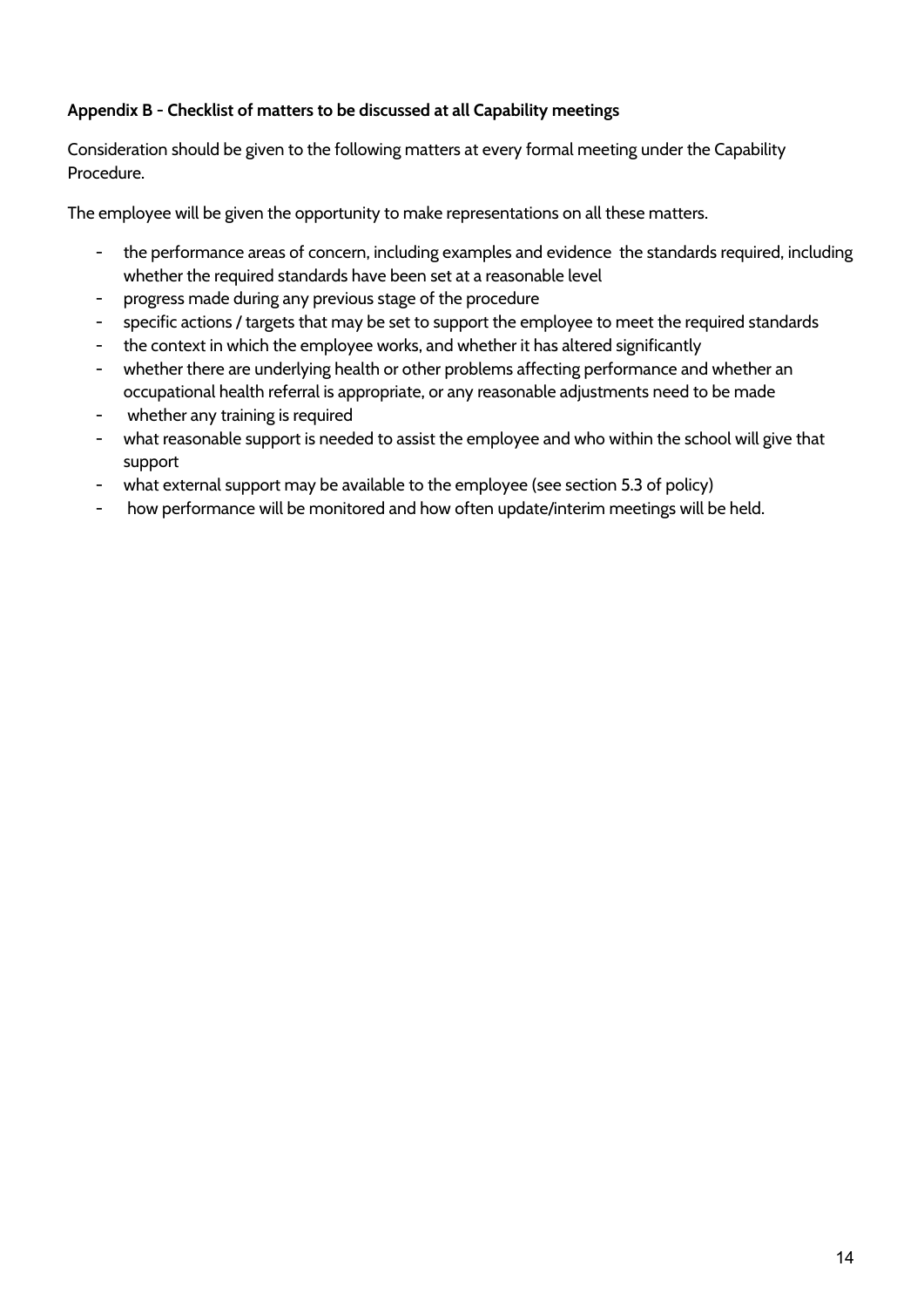## **Appendix C - Guidance for Capability Hearing**

#### **1. Introductions**

The Chair introduces him/herself and invites all others to introduce themselves. The Chair runs through the agenda.

#### **2. Nature of the Hearing**

The Chair specifies that the Hearing is about capability and checks that all parties have the relevant documents.

#### **3. Presentation by management**

The manager presents the management's case referring to evidence from the previous stages of the Capability Procedure. Witnesses may be called.

## **4. Questions by member of staff**

The employee and/or representative may question the person presenting the management's case and each of the management's witnesses after they have given their evidence.

#### **5. Questions by Person(s) hearing the case**

The person(s) hearing the case and their advisor may question the person presenting the

management's case and each of the management's witnesses after they have given their evidence

and been asked any questions by or on behalf of the employee.

#### **6. Presentation by member of staff**

The employee and/or the representative present their case. Witnesses may be called.

## **7. Questions by the person presenting the management's case**

The person presenting the management's case and their advisor may question the employee and each of the employee's witnesses after they have given their evidence.

#### **8. Questions by person(s) hearing the case**

The person(s) hearing the case and their advisor may question the employee, representative and each of the employee's witnesses after they have given their evidence and have been asked any questions by the person presenting the management's case.

#### **9. Final statement by management**

The person presenting the management's case may make a final statement summarising their case.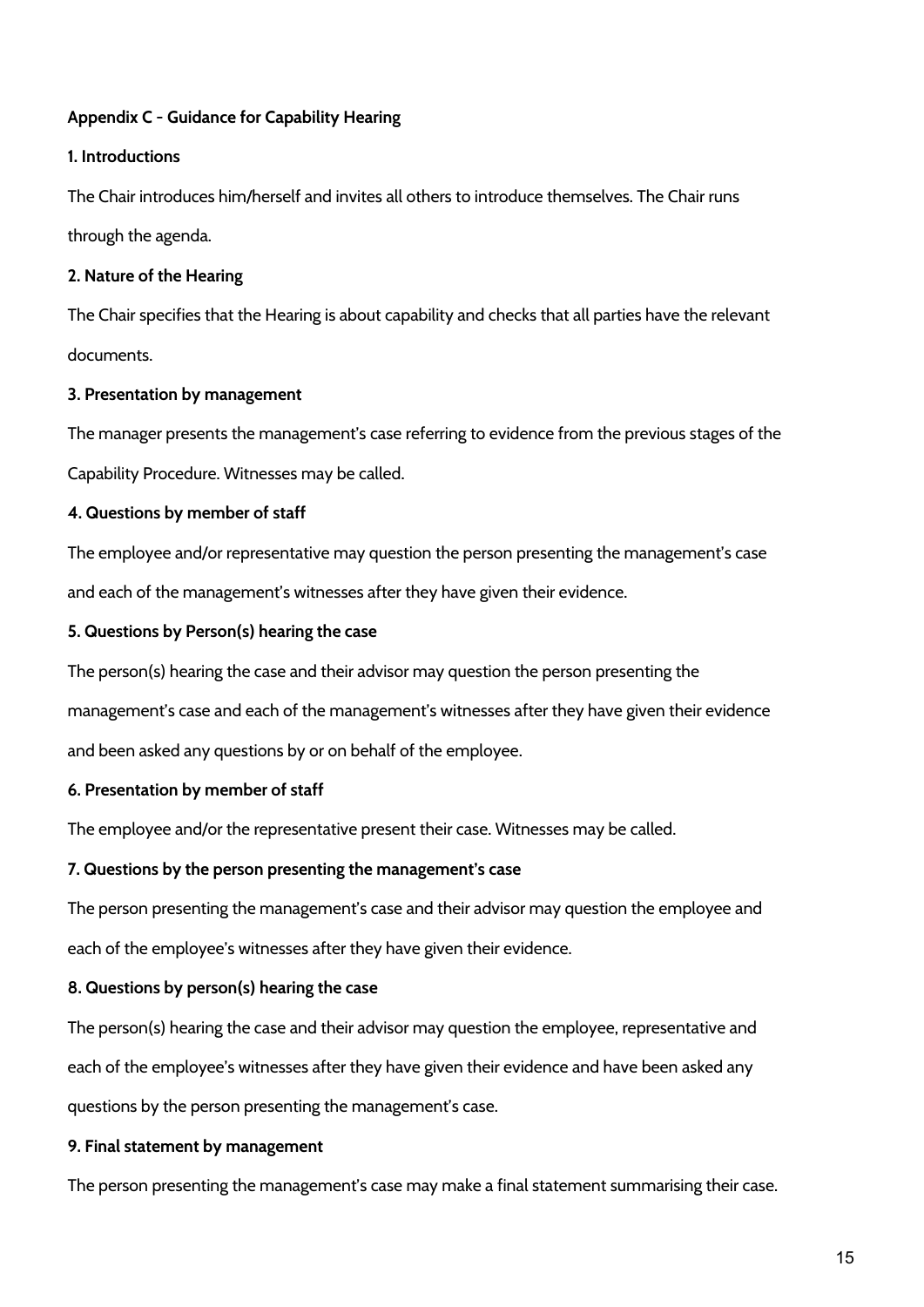## **10. Final statement by employee**

The employee and/or representative may make a final statement summarising their case.

#### **11. Withdrawal**

Both parties withdraw to allow the person(s) hearing the case to discuss findings and come to a

decision. The HR advisor remains. The parties may be asked to remain available in case any

clarification is needed.

#### **12. Adjournments**

Any party may request adjournments during the course of the hearing.